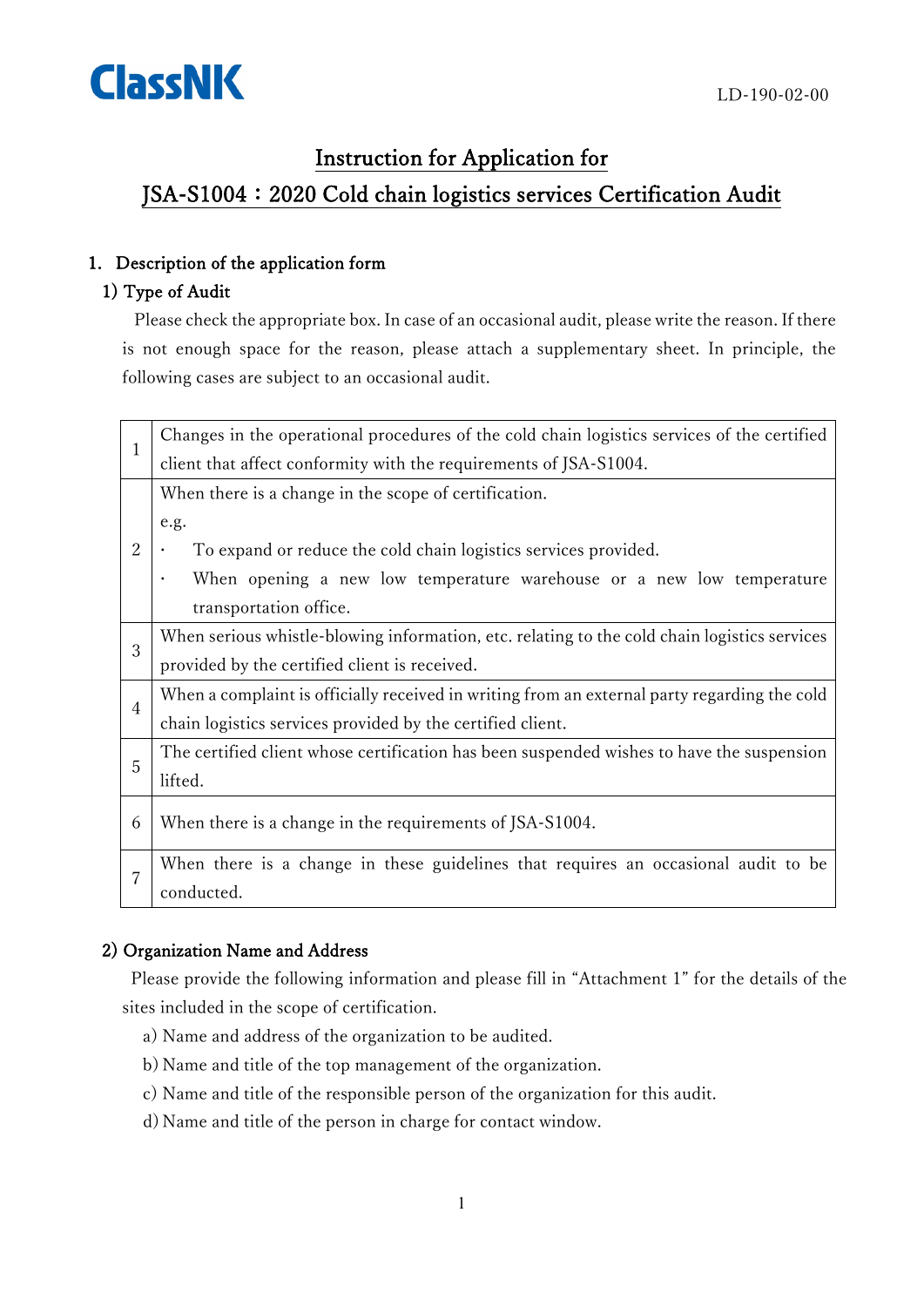

#### 3) Scope of Certification/Business Activities

Please provide the scope of the cold chain logistics services or business activities to be audited. In case of applications for an audit other than an initial audit, if there is no change in the scope of certification or business activities, please fill in "Remain the same".

| ٧<br>v<br>۰.<br>×<br>۰. |
|-------------------------|
|-------------------------|

|                              | For Transport Operator Low temperature transport services            |
|------------------------------|----------------------------------------------------------------------|
| For<br>Warehouse<br>Operator | Low temperature storage services                                     |
| For<br>Both                  | Above Low temperature transport services and Low temperature storage |
| Operator                     | services                                                             |

#### 4) Expected On-site Audit Date

Please provide the expected date of an on-site audit that prefers (a tentative date is acceptable). The specific date of an on-site audit will be discussed separately between the auditor and the client, taking into account the progress of a document audit and preparations at the client.

#### 5) Contract with Consultant

If the client is supporting by a consultant in establishing and maintaining cold chain logistics services that conform to the requirements of JSA-S1004, please check the "Yes" box and provide the name of the consultant company with which the client have a contract.

If the client is contracting with an individual consultant, please provide the name of the individual. (This information is to be filled in as necessary to ensure the fairness of an audit.)

#### 6) Attached Data

Please check the applicable boxes of the attached data. If it is difficult to submit the operation manuals, etc. at the same time, the client may send it later.

The attached operation manuals, etc, of the client will be audited through a document audit to ensure that it conforms to the requirements of JSA-S1004.

In addition, in order to conduct a document audit between the client and the Society smoothly and efficiently, please submit "Cross Reference Table Between Requirements of JSA-S1004: 2020 Cold Chain Logistics Services and Description in the Operation Manuals" to be send separately.